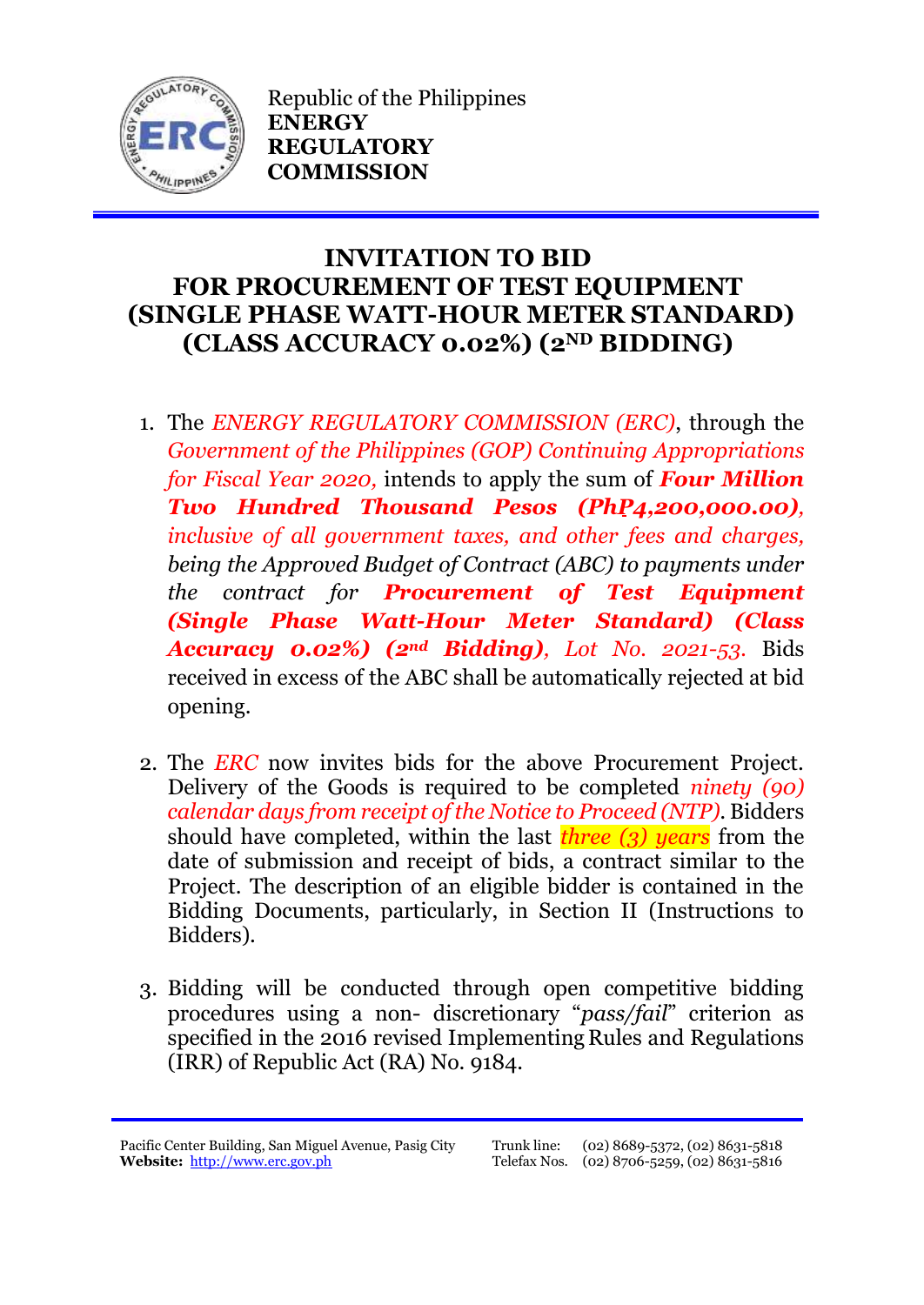Bidding is restricted to Filipino citizens/sole proprietorships, partnerships, or organizations with at least sixty percent (60%) interest or outstanding capital stock belonging to citizens of the Philippines, and to citizens or organizations of a country the laws or regulations of which grant similar rights or privileges to Filipino citizens, pursuant to RA No. 5183.

- 4. Prospective Bidders may obtain further information from *ERC BAC Secretariat* and inspect the Bidding Documents at the address given below during *Monday to Friday, 9:00 A.M. to 4:00 P.M*.
- 5. A complete set of Bidding Documents may be acquired by interested Bidders on *19 July 2021* from the given address and website(s) below *and upon payment of the applicable fee for the Bidding Documents, pursuant to the latest Guidelines issued by the GPPB, in the amount of Five Thousand Pesos (PhP5,000.00)*. The Procuring Entity shall allow the bidder to present its proof of payment for the fees *in person.*
- 6. The *ERC BAC* will hold a Pre-Bid Conference<sup>1</sup> , which shall be open to prospective bidders, on *27 July 2021, 03:00 P.M. through videoconferencing via MS Teams, which can be accessed through:*

[https://teams.microsoft.com/l/meetup-](https://teams.microsoft.com/l/meetup-join/19%3ameeting_ODE2MzM1YTktMzcxYS00MjJmLWE0ZjctZjNkM2JlZDdlNjM4%40thread.v2/0?context=%7b%22Tid%22%3a%2234a3c75d-10fe-482b-9220-04df09540e89%22%2c%22Oid%22%3a%225f074c63-51dc-4812-9356-3479a48fb753%22%7d)

[join/19%3ameeting\\_ODE2MzM1YTktMzcxYS00MjJmLWE0ZjctZjNkM2JlZ](https://teams.microsoft.com/l/meetup-join/19%3ameeting_ODE2MzM1YTktMzcxYS00MjJmLWE0ZjctZjNkM2JlZDdlNjM4%40thread.v2/0?context=%7b%22Tid%22%3a%2234a3c75d-10fe-482b-9220-04df09540e89%22%2c%22Oid%22%3a%225f074c63-51dc-4812-9356-3479a48fb753%22%7d) [DdlNjM4%40thread.v2/0?context=%7b%22Tid%22%3a%2234a3c75d-10fe-](https://teams.microsoft.com/l/meetup-join/19%3ameeting_ODE2MzM1YTktMzcxYS00MjJmLWE0ZjctZjNkM2JlZDdlNjM4%40thread.v2/0?context=%7b%22Tid%22%3a%2234a3c75d-10fe-482b-9220-04df09540e89%22%2c%22Oid%22%3a%225f074c63-51dc-4812-9356-3479a48fb753%22%7d)[482b-9220-04df09540e89%22%2c%22Oid%22%3a%225f074c63-51dc-](https://teams.microsoft.com/l/meetup-join/19%3ameeting_ODE2MzM1YTktMzcxYS00MjJmLWE0ZjctZjNkM2JlZDdlNjM4%40thread.v2/0?context=%7b%22Tid%22%3a%2234a3c75d-10fe-482b-9220-04df09540e89%22%2c%22Oid%22%3a%225f074c63-51dc-4812-9356-3479a48fb753%22%7d)[4812-9356-3479a48fb753%22%7d](https://teams.microsoft.com/l/meetup-join/19%3ameeting_ODE2MzM1YTktMzcxYS00MjJmLWE0ZjctZjNkM2JlZDdlNjM4%40thread.v2/0?context=%7b%22Tid%22%3a%2234a3c75d-10fe-482b-9220-04df09540e89%22%2c%22Oid%22%3a%225f074c63-51dc-4812-9356-3479a48fb753%22%7d)

7. Bids must be duly received by the BAC Secretariat through manual submission at the office address indicated below on or before *09 August 2021, 03:00 P.M.* Late bids shall not be accepted. Bidders are requested to submit one (1) original and one (1) copy of their bids. Bidders are likewise requested to bring the originals of the documents submitted and present the same for comparison during the bid opening.

<u>.</u>

 $1$  May be deleted in case the ABC is less than One Million Pesos (PhP1,000,000) where the Procuring Entity may not hold a Pre-Bid Conference.